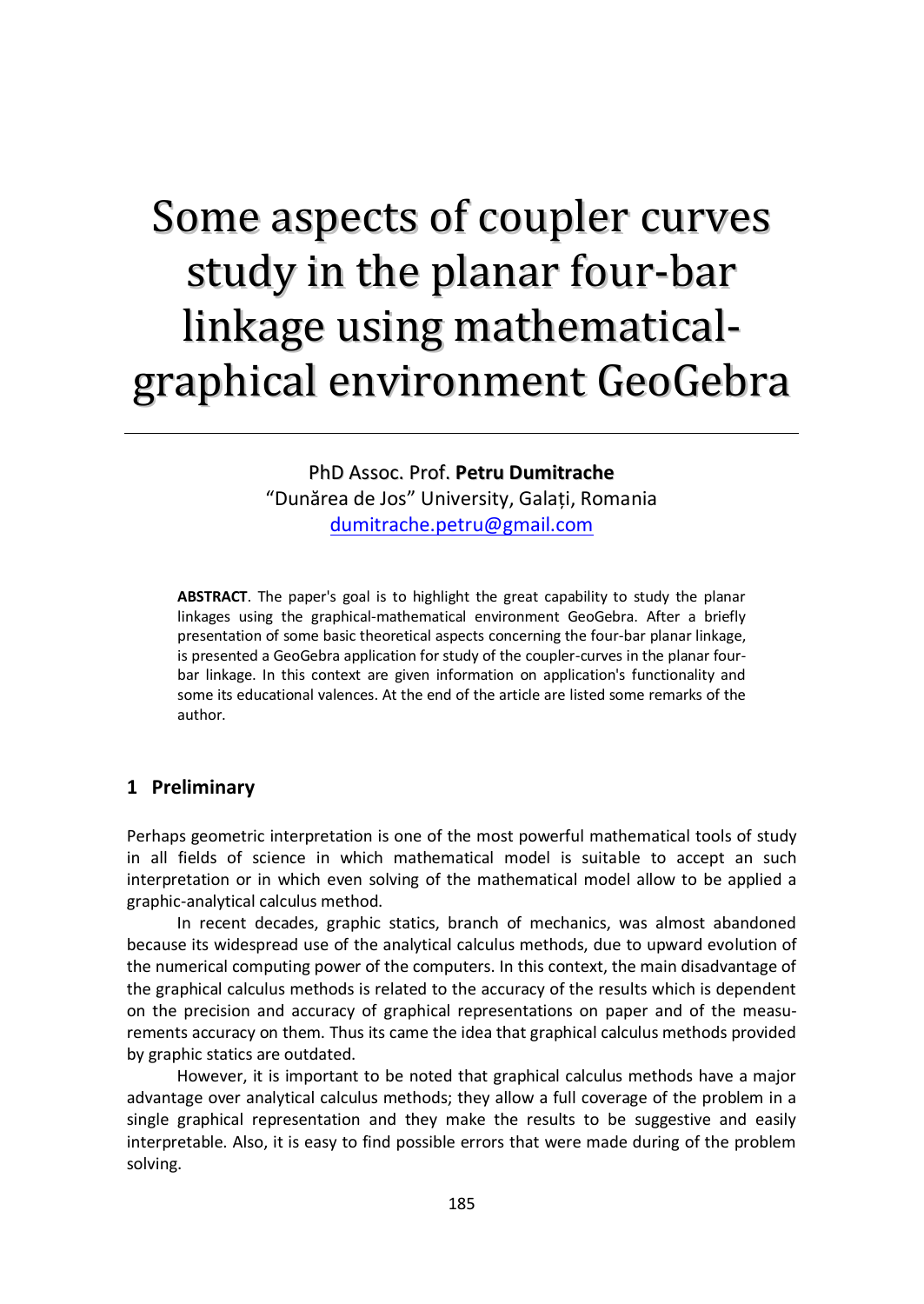The analytical calculus methods do not have these properties; they allow solving the problem in a sequential manner in which each intermediate result is a consequence of the previous result. Although the accuracy of numerical results obtained in purely analytic calculus can be any high, however, in most cases this precision it is useless, because it is insignificant compared with the numerical accuracy of the data technical entry.

The development of the geometric software packages may lead to a revival of the graphical methods, especially because this approach eliminates the main disadvantage which has been above presented. In this context, GeoGebra which is a dynamic and interactive geometry environment, having many powerful instruments, is an excellent example.

### **2 Theoretical basics on the four-bar planar linkage**

In the range of planar mechanisms, the simplest group of mechanisms is four-bar linkages. A four-bar linkage is the simplest movable linkage. It consists of four rigid bodies (which are commonly called *links*), each attached to two others by single joints to form a closed loop as shown in Figure 1.



**Figure 1** - Composition of the planar four-bar linkage

Two of the four joints are fixed, and the connection between them is called *the ground link*, *the fixed link* or, simply, *the frame*. The two links connected with the fixed joints are called *side links*. In terms of mechanical action, one of the side links is the *input link*, i.e., the link to which an external torque is applied to rotate it. The second side link is called the *follower link*, since its motion is completely determined by the motion of the input link.

In this area, if we refer to links lengths, are used the following notations: *s* - length of shortest link, *l* - length of longest link, *p*, *q* - length of intermediate links. With the previous notations and considering Figure 1, it is possible to write:

$$
l = \max\{a, b, c, d\}, \ s = \min\{a, b, c, d\}, \ p, q \in \{a, b, c, d\} - \{l, s\}
$$
 (1)

Depending on the nature of the movements they perform side links, these have specific names:

• *Crank* - a side link which revolves relative to the fixed link.

• *Rocker* - a side link which does not revolve to the fixed link.

Therefore, it follows that any four-bar linkage can be assigned to one of below types:

- *Crank-rocker mechanism* the shorter side link revolves and the other one rocks.
- *Double-crank mechanism* both of the side links revolve*.*
- *Double-rocker mechanism* both of the side links rock.

The input link for crank-rocker mechanism is the crank and for double-crank mechanism and double-rocker mechanism the input link is any side link.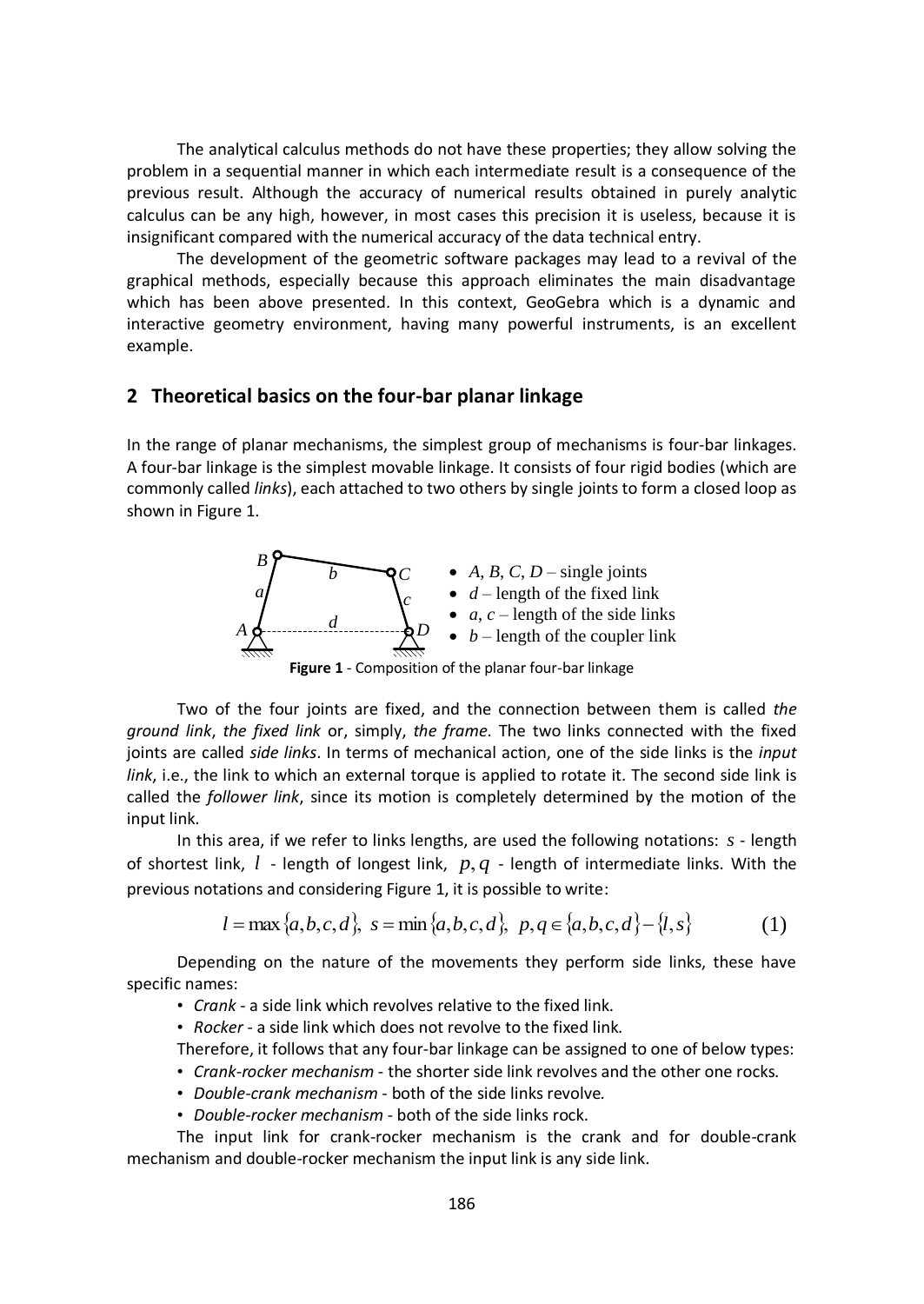The type of four-bar linkage is found on Grashof's theorem basis. Without we propose a rigorous demonstration of this theorem, below are presented the results of applying this theorem to the classification of the four-bar linkages. There are two cases, depending on the relationship between  $s+l$  and  $p+q$ : for  $s+l \leq p+q$  (see on Figure 2) and for  $s + l > p + q$  (see on Figure 3).



**Figure 2** – Types of the four-bar linkage for  $s+l \leq p+q$ 

As seen in Figure 2, for  $s+l \leq p+q$ , the type of the four-bar linkage depends on the position of the shortest link: if the shortest link is a side link (Figure 2 I, II) the four-bar linkage is a crank-rocker mechanism, if the shortest link is the coupler link (Figure 2 III) the four-bar linkage is a double-rocker mechanism and if the shortest link is the fixed link (Figure 2 IV), the four-bar linkage is a double-crank mechanism.

For  $s + l > p + q$ , the type of the four-bar linkage is independent of the position of the shortest link. In this case it is possible to obtain only double-rocker mechanisms.

All the above about the type of the four-bar linkage can be summarized in the following table:

| Type          | <b>Dimensional characterization</b> |                               |
|---------------|-------------------------------------|-------------------------------|
|               | $s+l$ vs. $p+q$                     | <b>Shortest link position</b> |
| Double-crank  | $s+l \leq p+q$                      | $s = d$                       |
| Crank-rocker  | $s+l \leq p+q$                      | $s = a$ or $s = c$            |
| Double-rocker | $s+l \leq p+q$                      | $s = b$                       |
|               | $s+l > p+q$                         | Any position                  |

**Table 1** – Four-bar linkage types

The curve which is generated by a fixed point on coupler link when the input link is moving is called *coupler curve* (see on Figure 3). Thus defined, coupler curve is nothing but the locus of a fixed point on the coupler when point *B* is moving on an arc centered on *A*.

The coupler curves are very important in synthesis of the linkage mechanisms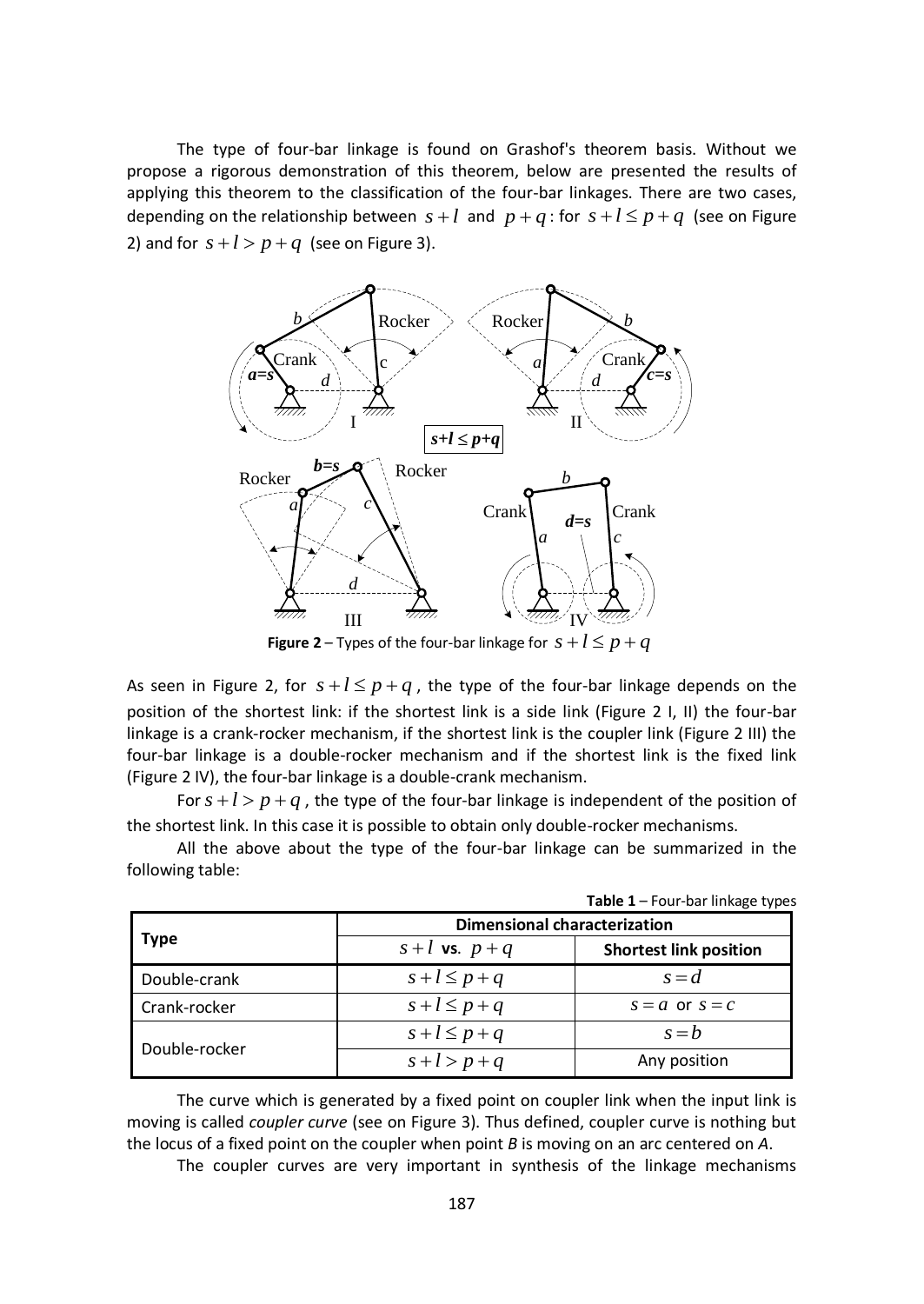because they are often imposed to obtain a corresponding mechanism.

*Roberts–Chebyschev theorem* is a very important theorem in designing mechanisms which must be able to reproduce a certain coupler curve. This theorem states *for a given coupler-curve there exist three four-bar linkages, three geared five-bar linkages, and more six-bar linkages which will generate the same path*.

# **3 GeoGebra application**

In order to visualize and to study the coupler curves generated by any four-bar linkage has been created a GeoGebra application. A portion of the application window is presented in Figure 3.

Dimensional characterization of the mechanism can be performed by sliders (called **a**, **b**, **c** and **d** into application). To the right of these sliders are displayed type of the mechanism for a certain combination of the numerical values for a, b, c and d, their description and the mathematical relationships between them.

The user can choose to be displayed simultaneously up to seven coupler curves described by next points:

- M (midpoint of the segment BC);
- E and F on the line (BC) and symmetrical with respect to M;
- I and J on the perpendicular to the line (BC) in E and symmetrical with respect to E;
- G and H on the perpendicular to the line (BC) in F and symmetrical with respect to F.



The position of the points E and F is controlled by **REER and solutions** slider and the positions of the points I, J, G and H are controlled by **ZZZZ Rnamen and B and Solution** slider. Selection of one or more curves (and corresponding points) is made by selecting of the appropriate Check Boxes (i.e. in case from Figure 4 were selected all Check Boxes).